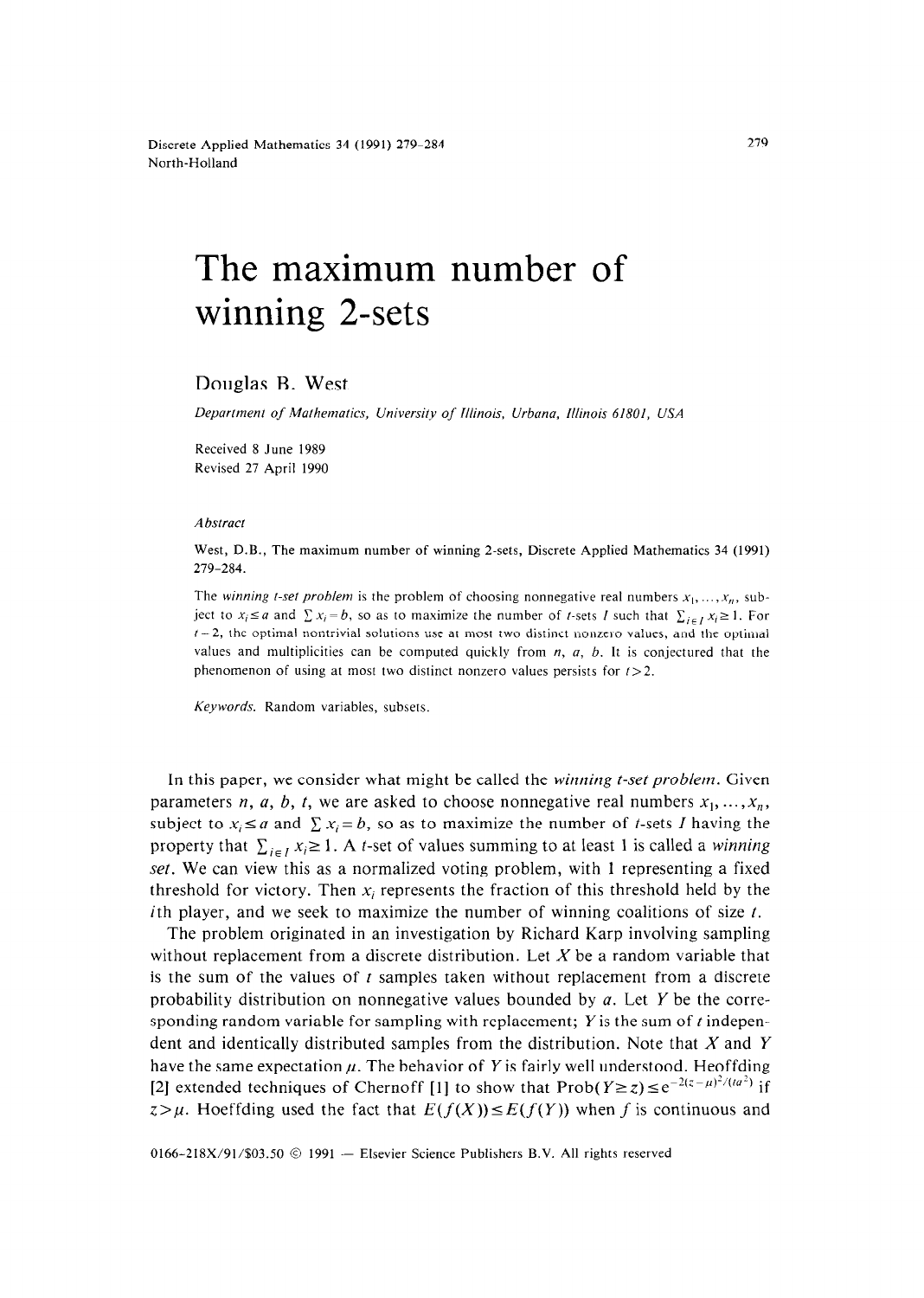convex to prove that the same bound also holds for  $Prob(X \ge z)$ . (The argument does not prove Prob $(Y \ge z) \ge \text{Prob}(X \ge z)$ , since the relevant *f* in that case is a step function, and indeed this inequality need not hold for particular distributions.)

Our combinatorial problem seeks distributions with large tail probabilities for X. We can scale the values of the sample points so that  $z = 1$  and  $\mu < 1$ . Among problems in which the  $n$  sample points are equally likely and the values are bounded by a, our problem is equivalent to maximizing Prob $(X \ge 1)$ , since we have  $bt/n = E(X)$ and  $Prob(X \ge 1) = f(X)/\binom{n}{t}$ , where  $f(X)$  is the number of winning *t*-sets for the multiset of values  $X = \{x_1, \ldots, x_n\}$ .

We seek the optimal solution as a function of  $n$ ,  $t$ ,  $a$ ,  $b$ . As an example, the solution for  $(n, t, a, b) = (8, 2, 0.8, 2.4)$  is  $X = (0.8, 0.8, 0.2, 0.2, 0.2, 0.2, 0.0, 0, 0)$ . For  $t = 2$ , *we* describe the solution by characterizing the potentially optimal configurations. Each such configuration is potentially optimal only in a fixed region of the  $a, b$ plane. For fixed  $n, 2, a, b$ , the optimal solution is obtained by comparing a small constant number of values. For  $t>2$ , we conjecture that it remains true that there is always an optimal solution with at most two distinct nonzero values, and that furthermore there is an optimal solution with a unique criterion for winning sets, meaning a threshold for the number of nonzero values and a threshold for the number of the higher of the two nonzero values. For each possibility for the criterion, the optimal multiplicities of the values in  $X$  are determined by a constrained nonlinear integer optimization problem.

For fixed *n*, *t*, the problem is nontrivial only in a rectangular region of the  $a, b$ plane. Note that  $b \le na$  is required for feasibility. If  $b \ge n/t$  and there is a feasible solution, then setting each  $x_i = b/n$  makes every t-set a winner. If  $b < 1$ , then no tset wins. Hence we may assume  $1 \le b < n/t$ . If  $a < 1/t$ , there are no winning sets. If any  $x_i>1$ , we obtain at least as many winning sets by reducing  $x_i$  to 1 and



Fig. 1. Regions of constant optimal configurations for  $(t, n) = (2, 8)$ .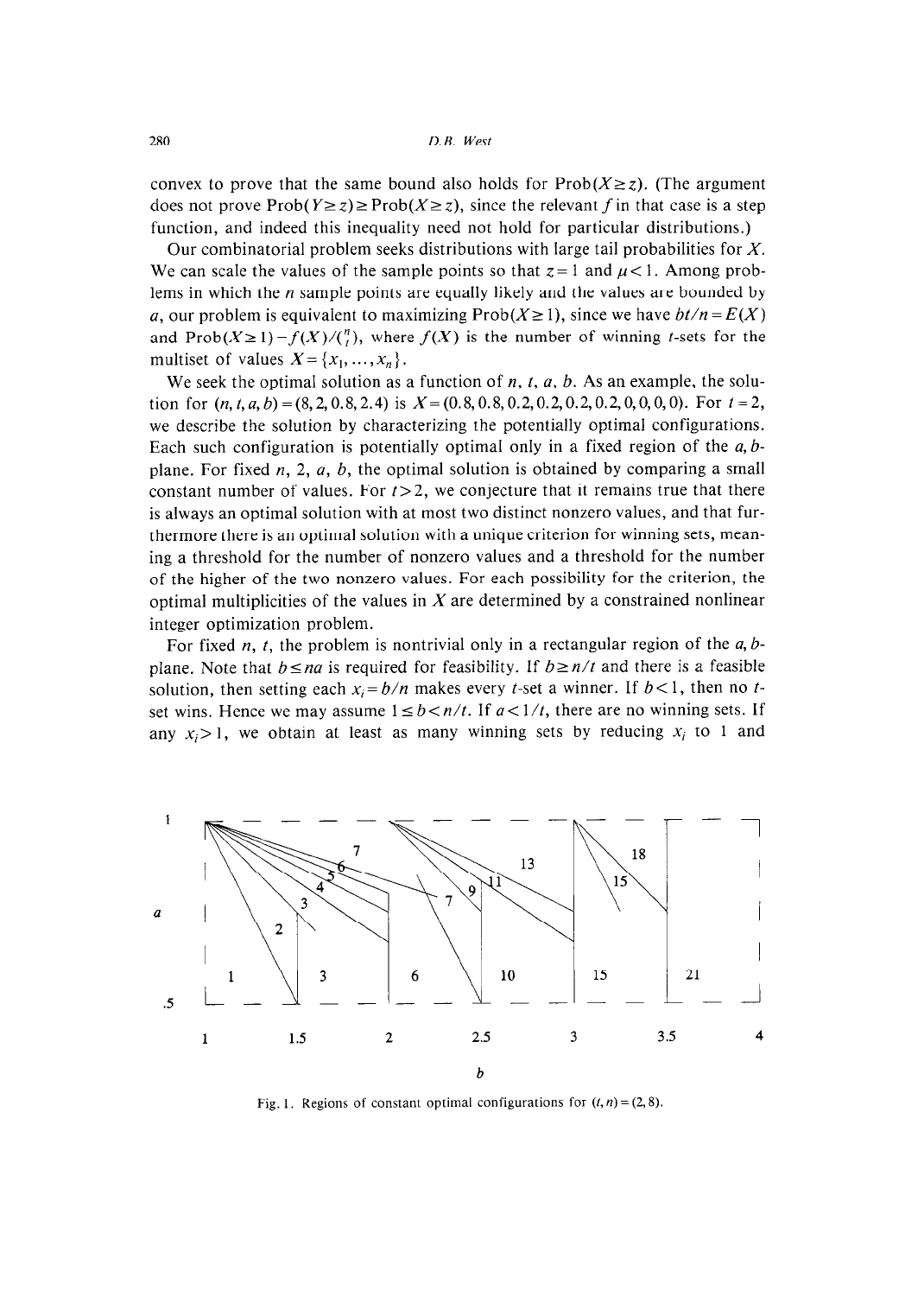redistributing the excess, so we may assume  $1/t \le a \le 1$ . Note that  $1/t \le a \le 1$  $b < n/t$  implies  $b \leq na$ .

The effect of the theorem we prove is illustrated in Fig. 1 for  $(t, n) = (2, 8)$ . The regions with a vertical left boundary correspond to configurations in which all the values involved in winning pairs are equal; when *b* reaches *m/2 we* can assign *m*  variables the value  $b/m$ , which will be at least 0.5, so there will be  $\binom{m}{2}$  winning pairs. The regions fanning out from  $(b, a) = (k, 1)$  correspond to configurations in which two distinct nonzero values are used, with the larger value having multiplicity k and the smaller value having multiplicity greater than  $k$ . The values chosen are functions of *a* and *6,* but they always sum to at least 1, so any pair of variables with high value or a high-low pair is a winning pair. The lower boundaries of these regions are determined by feasibility constraints. As  $a \rightarrow 1$ , the high value approaches 1. At  $(k, 1)$ , the high value 1 appears  $k$  times, the low value is 0, and there are  $\binom{k}{2} + k(n-k)$  winning pairs.

To discuss a feasible solution  $X = (x_1, \ldots, x_n)$ , we let s denote the number of distinct nonzero values, with  $\alpha_1 > \cdots > \alpha_s$  the values and  $m_1, \ldots, m_s$  their multiplicities. As above, we let  $f(X)$  denote the number of winning t-sets. We say that a collection of indices  $i_1 \leq \cdots \leq i_t$  is a *critical set* if  $\alpha_{i_1} + \cdots + \alpha_{i_t} \geq 1$  but replacing any  $i_j$  by  $i_{j+1}$  destroys this property. By this definition, the collection of critical sets forms an antichain in the componentwise ordering of nondecreasing positive integer sequences of length  $t$  with values bounded by  $s$ . This partial order is isomorphic to the order known in the combinatorial literature as  $L(t, s - 1)$ . Note that every winning set of indices is dominated in this ordering by some critical set.

The operation merge(i,j) on a feasible set X replaces the values equal to  $\alpha_i$  and  $\alpha_i$  by  $m_i + m_j$  identical values. The new common value is  $(m_i\alpha_i + m_j\alpha_i)/(m_i + m_j)$ . The resulting set of values is also feasible.

## **Lemma 1. In** *an optimal solution X with the minimum number of distinct nonzero values, every index appears in some critical set, except possibly when there are exactly two distinct nonzero values.*

**Proof.** Suppose that X has s distinct nonzero values. If some index *i* < s appears in no winning set, then we can apply merge $(i, i+1)$  to reduce the number of distinct values without losing any winning sets. Hence every index except the largest appears in some winning set. If the largest index appears in no winning set and  $s > 2$ , then the value  $m_s \alpha_s$  given to the elements of least nonzero value can be reallocated to those of value  $\alpha_{s-1}$  until they reach  $\alpha_{s-2}$  or the small ones reach value 0. (If  $s=2$ and the largest index appears in no winning set, then we can spread  $\alpha_2 m_2$  over  $n-m_1$  elements in no winning sets or choose to have all but at most one of the elements in no winning set get value 0.)

Now suppose that *i* appears in a winning set S of indices and that S has exactly *k* indices that are at least *i* (note that repetition is allowed). Any winning set S is dominated by some critical set  $T$ ; if  $T$  has no *i*, then  $T$  has at least  $k$  indices as large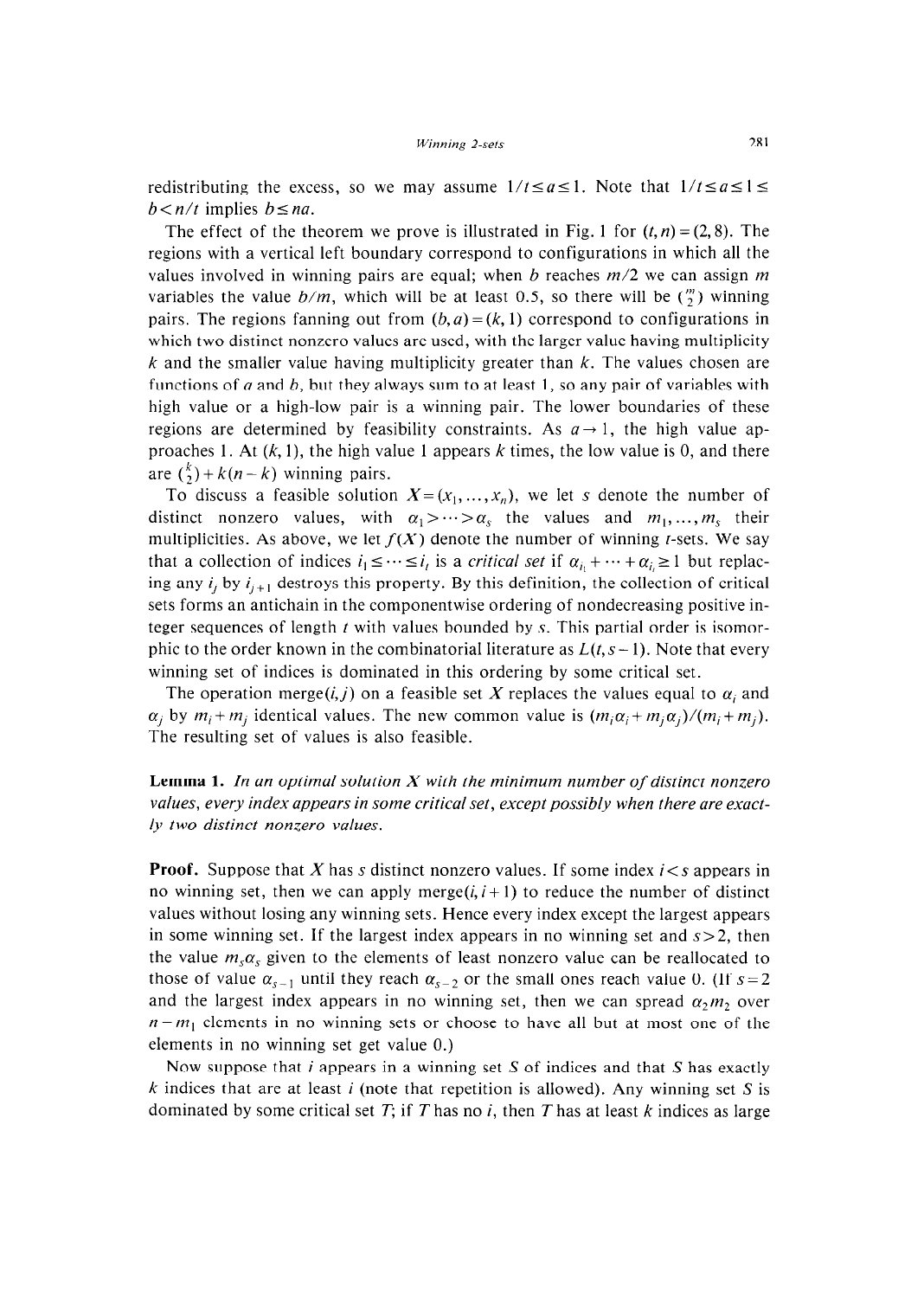as *i +* 1. This means that replacing each *i* by *i +* 1 in S yields another winning set of indices. Since this is true for every winning set containing  $i$ , we can apply merge( $i, i+1$ ) to obtain a feasible X' with fewer distinct values and at least the same winning *t*-sets.  $\Box$ 

For example, if  $a = 1/t$  and  $b = 1 + \varepsilon$ , then the optimal solution is a single winning t-set and an extra element with value  $\varepsilon < 1/t$ .

### **Lemma 2.** If  $t = 2$ , then there is always an optimal solution using at most two *distinct nonzero values.*

**Proof.** Let X be an optimal solution with the minimum number s of distinct nonzero values, not counting the possible single element of small value. By induction on s, we claim that the only antichain of critical sets that covers all of  $\{1, \ldots, s\}$ is  $\{(i, s+1-i): 1 \le i \le \lceil s/2 \rceil\}$ . If 1 and s appear in distinct sets, then these are related. Hence  $(1, s)$  is a critical set, and neither 1 nor s appears in any other critical set. The other critical sets follow by applying induction on s.

If  $s > 2$ , consider the totals  $\beta_1 = \alpha_1 + \alpha_s$  and  $\beta_2 = \alpha_2 + \alpha_{s-1}$  for the critical sets (1, s) and (2, s-1). We show first that we may assume  $\beta_1 = \beta_2$ . If  $\beta_1 > \beta_2$ , we maintain feasibility by reducing  $\alpha_1$  to  $\alpha'_1$  and increasing  $\alpha_2$  to  $\alpha'_2$  so that  $\alpha'_1 + \alpha_s = \alpha'_2 + \alpha_{s-1}$ . We also require  $m_1\alpha'_1 + m_2\alpha'_2 = m_1\alpha_1 + m_2\alpha_2$  to avoid changing the total sum, which determines the values  $\alpha'_1$ ,  $\alpha'_2$  uniquely. On the other hand, if  $\beta_1 < \beta_2$ , we reduce  $\alpha_{s-1}$ to  $\alpha'_{s-1}$  and increase  $\alpha_s$  to  $\alpha'_s$  so that  $\alpha_1 + \alpha'_s = \alpha_2 + \alpha'_{s-1}$  and  $m_s\alpha'_s + m_{s-1}\alpha'_{s-1} =$  $m_s \alpha_s + m_{s-1} \alpha_{s-1}$ . In either case, all winning sets in the old solution are also winning sets in the new solution.

With  $\beta_1 = \beta_2$ , we now consider changing a pair of values  $\alpha_1$ ,  $\alpha_s$  to the values  $\alpha_2$ ,  $\alpha_{s-1}$ . The resulting solution has the same total sum and is also feasible, but now the winning sets may change. Compared to the original solution, the element of high value now belongs to  $m_s - 1$  fewer winning sets, the element of lower value to  $m_2$ more winning sets, and all sets that contain an even number of these two elements are winning if and only if they were winning originally. Hence if  $m_2 \ge m_s - 1$ , then we can increase the number of winning sets by making this change, and continue

| Table 1 |                                       |                       |                            |                        |                          |
|---------|---------------------------------------|-----------------------|----------------------------|------------------------|--------------------------|
| s       | $m_1$                                 | m <sub>2</sub>        |                            | $\alpha_1$             | $\alpha_2$               |
|         | $\lfloor 2b \rfloor$                  |                       | $\binom{m_1}{2}$           | $b/\lfloor 2b \rfloor$ |                          |
| -2      | $b - n(1 - a)$<br>$\approx$<br>$2a-1$ | $n - m_1$             | $\binom{m_1}{2} + m_1 m_2$ | $1-\alpha_2$           | $b - m_1$<br>$m_2 - m_1$ |
| 2       | $2b-1+a$<br>$6a-2$                    | $b - am_1$<br>$1 - a$ | $\binom{m_1}{2} + m_1 m_2$ | $1-\alpha_2$           | $b-m_1$<br>$m_2 - m_1$   |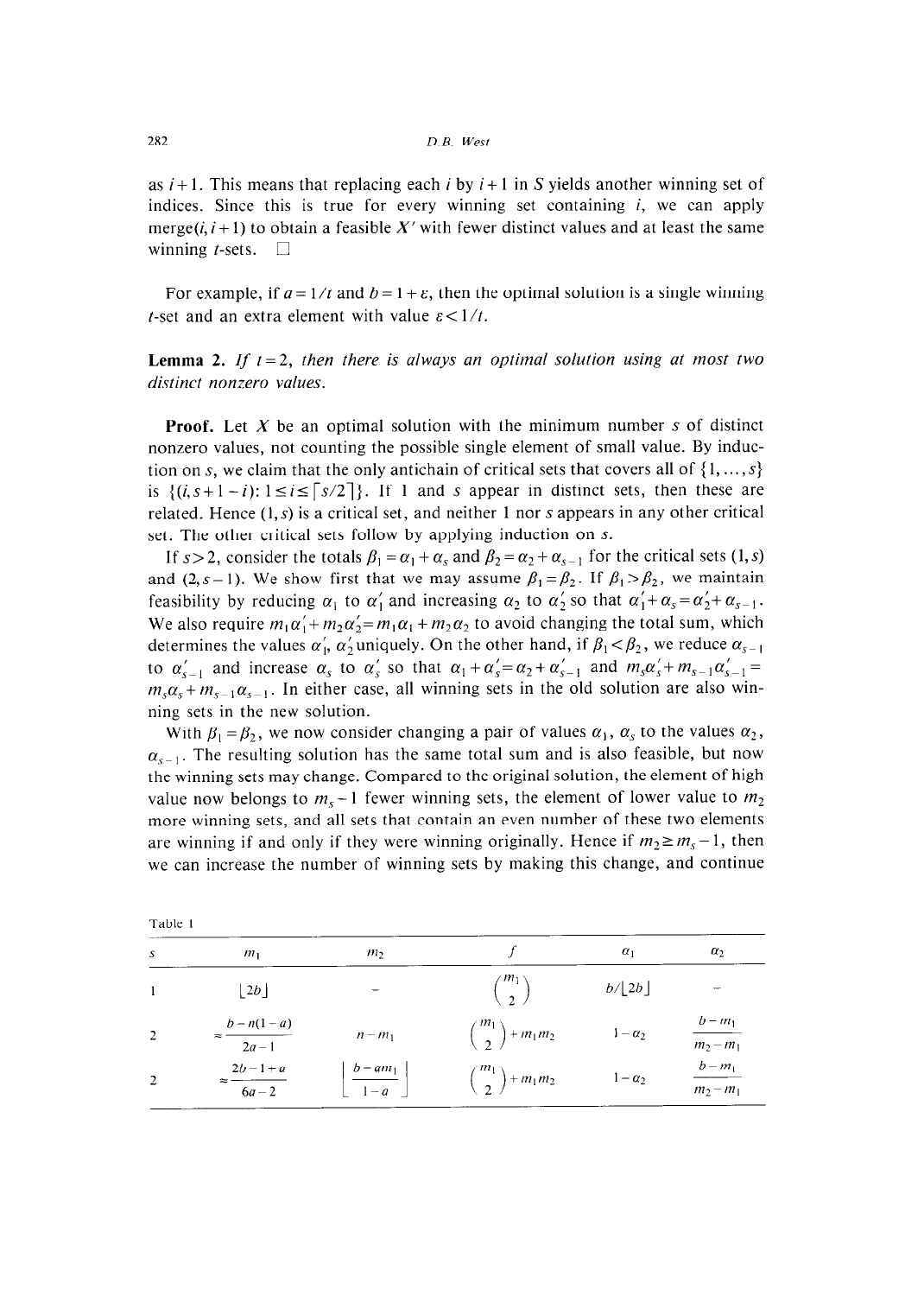to do so at an ever-increasing rate until we reduce  $m_1$  or  $m_s$  to 0, at which point we obtain a solution at least as good with a smaller number of distinct values. Similarly, if  $m_2 \le m_s - 1$ , then we can make the change in reverse to improve the solution until  $m_2$  or  $m_{s-1}$  becomes 0. Note that if  $s = 3$  this may lead to  $m_2 = m_{s-1} = 1$ , but then we can complete the job by applying merge(2,3).  $\Box$ 

**Theorem 3.** If  $t = 2$ , then the optimal solution for the n, t, a, b problem can be *found in constant time. The potential optimal configurations are shown in Table 1.*  (The choices of  $m_1$  and  $m_2$  result from an integer optimization, as explained further *in the proof.)* 

**Proof.** We need only consider solutions with at most two nonzero values. The essence of the proof is that choosing *m,* and whether there are one or two nonzero values determines a canonical candidate for an optimal solution. Examining these as a function of  $m_1$  reduces the number of candidate configurations to a constant. We need only check the number of winning sets to pick the best solution among these.

If there is only one nonzero value, that must be  $\alpha \ge 1/2$ , and we have  $\alpha = b/m_1$ with  $\binom{m_1}{2}$  winning sets. Maximizing  $\binom{m}{2}$  subject to  $b/m \ge 1/2$  is achieved by  $m = |2b|$ . This is a feasible solution with one nonzero value if and only if  $a \geq 1$  $b/|2b|$ ; otherwise we set  $\alpha = a$  and have an excess element in no winning set. This case does not consider  $\alpha = 1$ , since that produces more winning pairs.

If there are two nonzero values in the optimal solution  $X$ , we may assume that  $\alpha_2$ <1/2, that  $m_1$ < $m_2$ , and that  $m_1 + m_2 > 2b$ . Otherwise, we can apply merge(1,2) to obtain a solution X' with only one nonzero value and  $f(X) = {^{m_1+m_2} \choose 2} \ge f(X')$ . With  $\alpha_2$ <1/2, (1,2) is the unique critical set and  $f(X) = \binom{m_1}{2} + m_1 m_2$ . With  $m_1 < m_2$ , we may assume  $\alpha_1 + \alpha_2 = 1$ . If not, leave  $m_1$ ,  $m_2$  unchanged but change  $\alpha_2$ to  $\alpha$  and  $\alpha_1$  to  $1-\alpha$ , where  $\alpha = (b - m_1)/(m_2 - m_1)$ . This reduces  $\alpha_1$  and does not change the total sum, so feasibility is maintained, as are the winning sets. Note that  $\alpha$ <1/2 is equivalent to  $m_1 + m_2 > 2b$ .

Feasibility requires  $a \ge 1 - \alpha = (m_2 - b)/(m_2 - m_1)$ , which we can rewrite as  $m_2 \le (b - am_1)/(1 - a)$  (for  $a = 1$ , see below). Hence the best solution with two nonzero values is obtained by maximizing  $f=(\binom{m_1}{2}+m_1m_2)$  subject to  $2b < m_1 + m_2 \le n$  and  $m_2 \le (b - am_1)/(1 - a)$ . The feasible region in  $m_1$ ,  $m_2$  is bounded by the axes and two linear constraints in terms of *n, a, 6.* Only a few points on the boundary need to be examined to find the optimum. Note that these constraints imply  $m_1 < b < m_2$ .

For fixed  $m_1$ , we seek to maximize  $m_2$ , so we set  $m_2 = \min\{n-m_1, |(b-am_1)/$  $(1-a)$ }. The constraint  $m_2 \le n-m_1$  is relevant only if  $|(b-a)/(1-a)| > n-1$ . This happens when *a* is large. If  $a = 1$ , we set  $m_2 = n - m_1$ . For fixed  $m_1 + m_2$ , i.e., when the constraint  $m_1 + m_2 \le n$  is active, we maximize f by maximizing  $m_1$ . Hence when  $a = 1$  the optimal solution with two distinct values in winning sets is  $m_1 = \lfloor b \rfloor < n/2$ ,  $m_2 = n - m_1$ , with  $\alpha_1 = 1 - \alpha$  and  $\alpha_2 = \alpha$  as described above. For ex